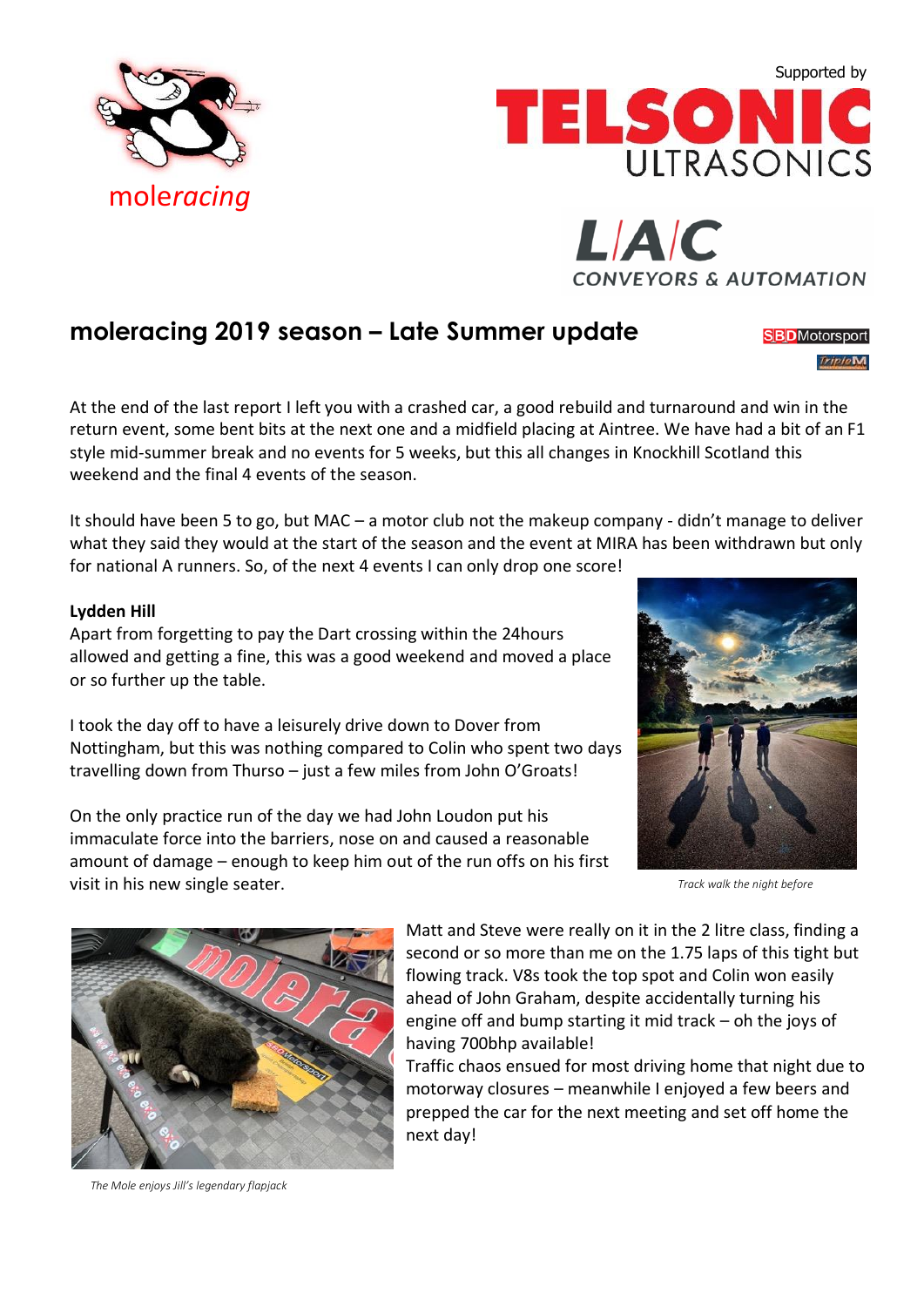

*When you haven't got a garage lift available…… Must be beer time!*



## **Castle Combe**

Having missed a few events earlier in the season, I entered this single lap castle combe round, just for practice and enjoyment. It was a good test as amongst the 120 field, 2 litre racing car class regulars Steve and Matt in the SBD Dallara were competing and, in the end, we took the podium between us, I was on the bottom step and Steve the top step though!

Running only ¾ of a lap of Castle Combe only takes 55 seconds and an average speed of over 100mph which isn't bad considering the 2 chicanes. So short bursts of intense concentration or maybe scaring is a better term, were the order of the day.

Leaving the line just before 'Folly' its straight up 'Avon Rise' to 135mph and try and keep the throttle down as you head over a blind crest turning slightly as you point at the sky. Over the day I managed to keep my foot in later and later but never 100% flat over the top, then it's a fast long right hander 'Quarry' circa 75mph minimum and a rocket up

the straight to the first chicane 'Esses'. I seemed to carry good speed in but needed a few more mph to match Steve and Matt. Ride the kerbs and full power around the next to sweeping bends before the big



brake test of 'Tower'. This is a tight but flowing 80 degree corner with minimum apex speed of around 60mph – where I seemed to brake too soon due to self preservation in the back of the brain overriding what I was thinking and taking control of my right foot! A short blat and trying not to lose it and 'Bobbies' and the finish line is apon you at 'Westway'. On board video can be viewed by clicking here. <https://youtu.be/YfQ0Wi-2JhQ>

3 runs all getting faster, car running perfectly and a good learning day.

## **Kirkistown, Northern Ireland**

I always look forward to the 'overseas' leg of the British championship in Northern Ireland, but dread the crossing from Cairnryan to Belfast by ferry, as I suffer from motion sickness to the extent that I can make myself ill in 5 minutes of brisk driving in a country lane! The journey up was broken by dropping in to see family and friends and we have a wonderful campsite near Dumfries, so while other were on the 4.30am start, we had a lie in and Giulia cooked a full fry up! We had a 'wee' walk before we left and a photo I took and posted made it to BBC national weather that lunch time!



*Iphone pic that made it BBC national weather that day*

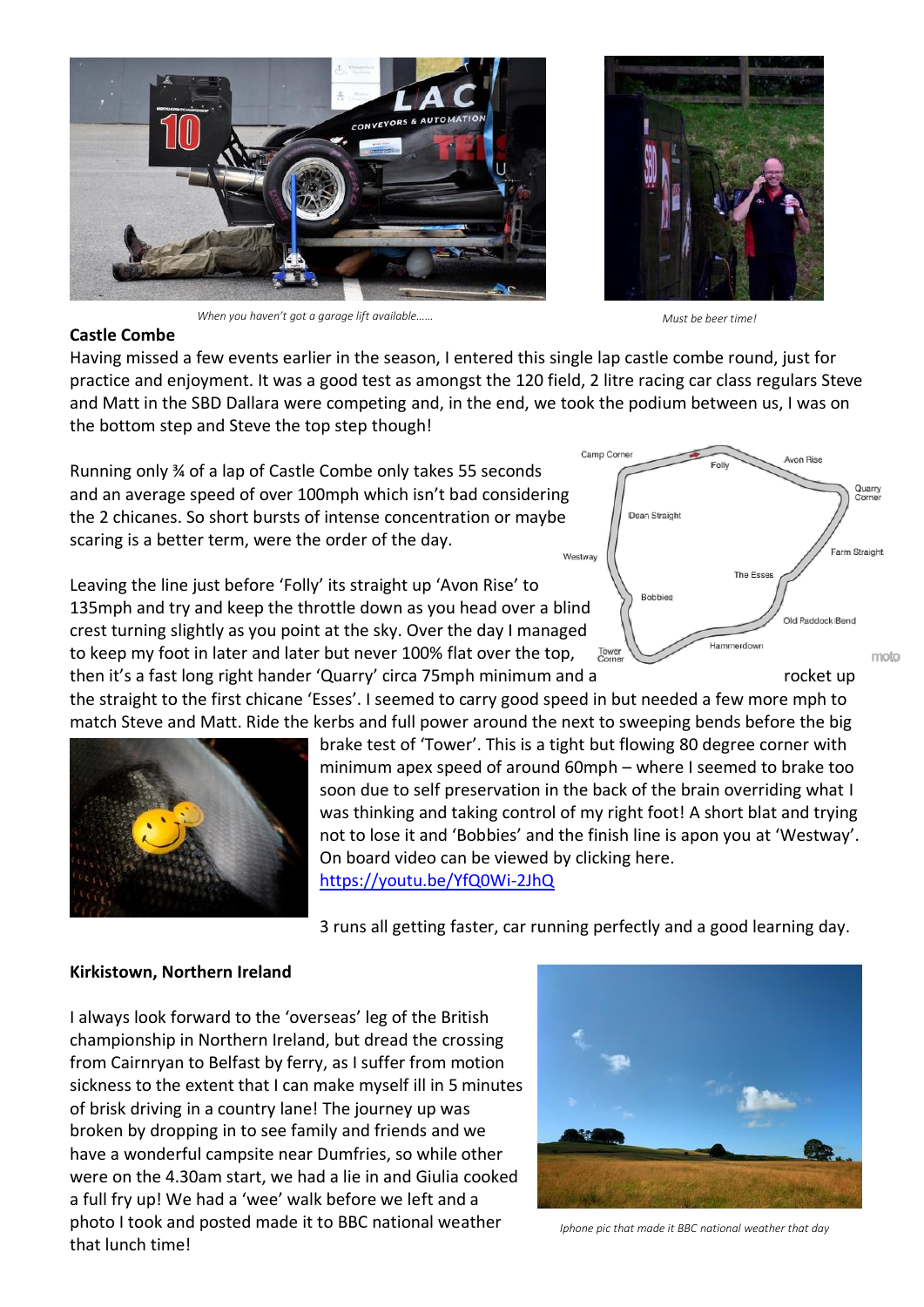

*The British Sprint Championship circus queues up for boarding the ferry to Northern Ireland*

The crossing was as calm as a mill pond and all was well as we de-camped at Kirkistown circuit and I changed the alternator belt on the race car as a precautionary following some squeaking the previous few events.

John Loudon now had his newly repaired nose and Colin was fitting a new floor – John Hansell of Fibre Lyte had clearly been busy sorting us all out! It was a good turnout from the mainland plus some 60 from north and south of the border and plenty of runs on offer. 2 practice runs saw the pack settled into usual order and Pete Goulding got to grips with a new circuit as he made the trip specially to defend his position at the top.

As we lined up for the first of the two qualifications runs a light smattering of rain turn into a full downpour and frantic paddock activity saw a lot of swapping to wets, I emerged 2<sup>nd</sup> fastest of the wet runs, albeit with the Calder's not running as they were replacing a snapped driveshaft. Then it was all change back again as it dried up. I didn't push too hard in this run as I knew I had qualified for the run off, which was to become a mistake as will be revealed.

Gradually as the cars left the line, doing 2 laps singly, pressure was on and times tumbled and my run was 15 secs faster than the dampish 2<sup>nd</sup> run on slicks. But when Colin Calder started his second lap, things took a turn for the worse.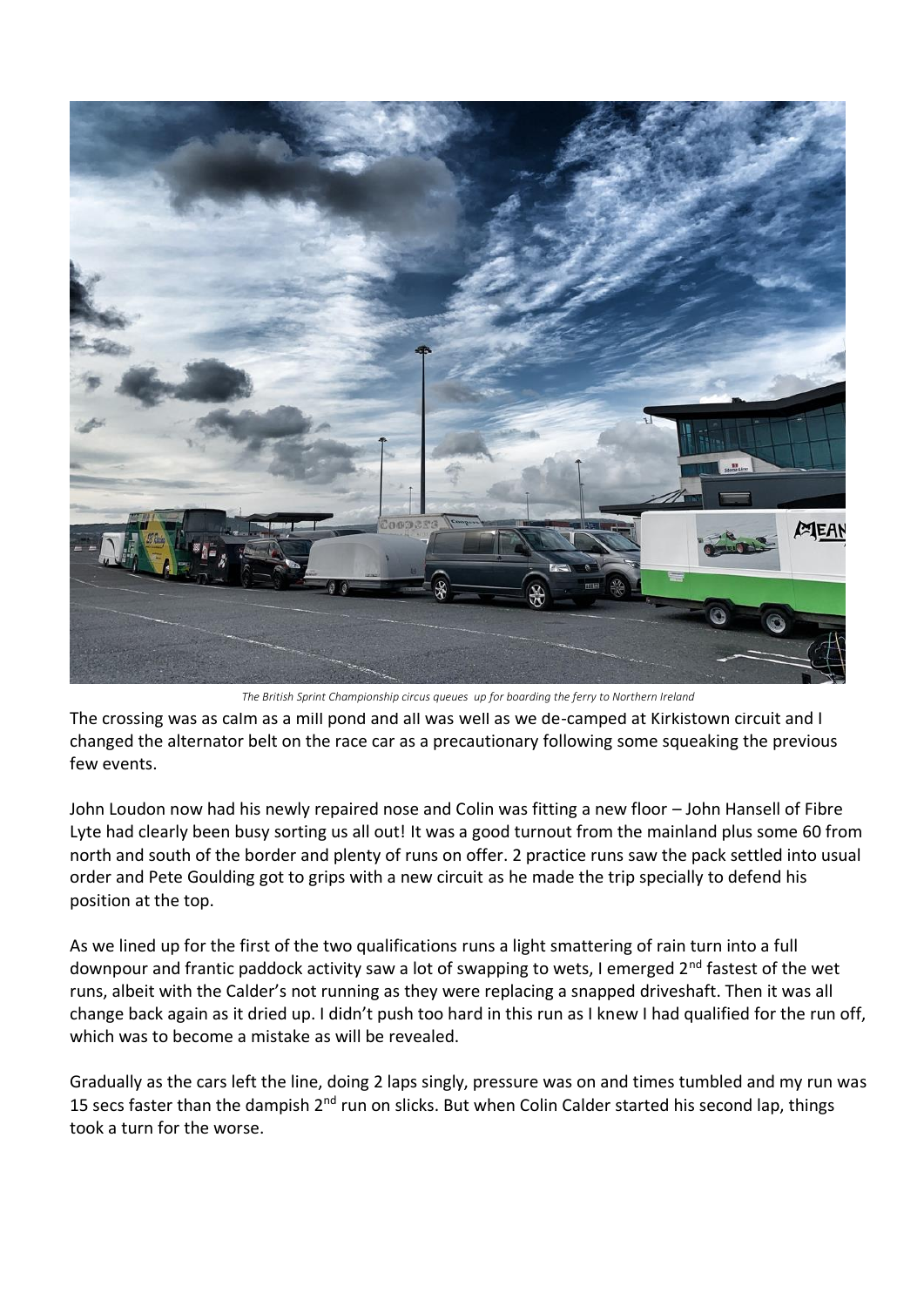

A component failure at Debtors – shown here as the kink on the upper straight – at 150mph pitched him off the track and looking at the onboard video, within a second or so he had impacted the solid marshals post at unabated speed. This then sent the car into a multiple barrel roll and eventually, upside down, petrol leaking over him and in the boggy outfield, with Marshals swiftly in attendance he undid his belts, steering wheel and was extracted OK.

What remained of the car was just a carbon tub with engine attached, all wings, suspension,

radiators etc removed - such a sorry sight as there has been so much development over the years on this and was just coming good and reliable. Colin spent the night between various departments in Belfast hospital and we were very pleased to see him walk into the paddock the following morning, albeit bruised but with a clean bill of health. Colin says he is looking forward to being back again next season.

Because of the incomplete run off, points were awarded on qualification position, hence my earlier statement, but in the grand scheme of things and what had just happened this was inconsequential.

We had our enthusiasm back the following day for competition again, but being Sunday in Northern Ireland, we didn't start until midday for religious reasons. A small field, but dry weather meant many runs in quick succession and we were in the run offs in no time. Some technical issues up and down the paddock, with the Tegra Lola driven by Graham only this weekend had a valve let go and work its way into the cylinder head, but I ran with no issues – perhaps due to upping my inspection and check regime? After the first run off pass I was lying in 4<sup>th</sup> place, but had a plan to pull a second or so out of the bag on the final run of the weekend and finished 3<sup>rd</sup>, with Nick Algar storming ahead for the win in the DJ, despite performing a clutch change in a panic 40 mins.

The mad dash to the ferry ensued and as we all offloaded back in Scotland at 10.30pm, we were glad we had scouted this overnight stop only 3 miles away and could be settling down and not driving through the night home like many!

So, after 5 weeks I can't wait to get back on track this weekend in Scotland and finish of the season as best as possible. I have 2 more scores to add in whilst others are dropping scores all around them!!

Steve